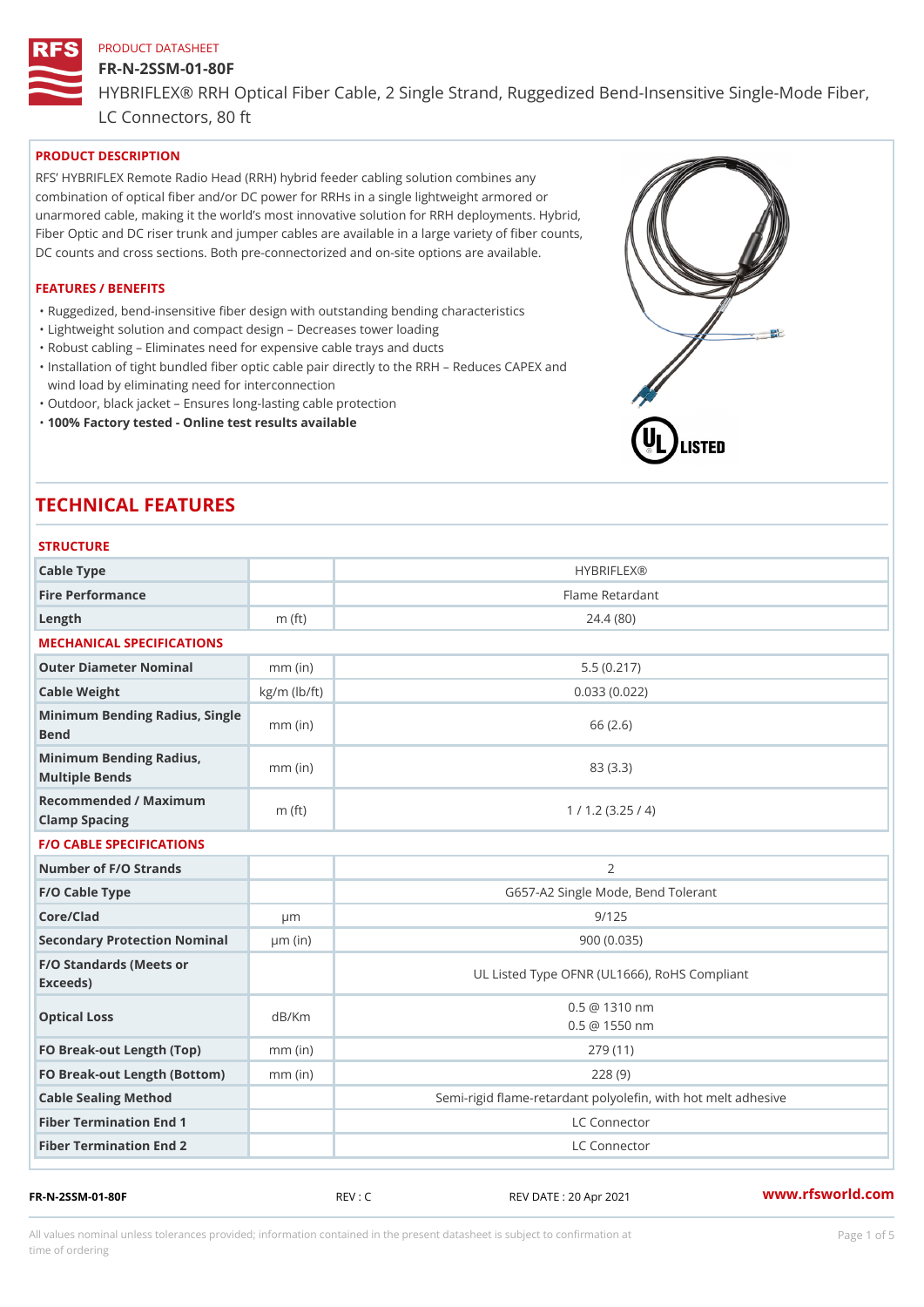# FR-N-2SSM-01-80F

HYBRIFLEX® RRH Optical Fiber Cable, 2 Single Strand, Ruggedized Be LC Connectors, 80 ft

| CABLE JACKET                                    |                             |                                             |  |  |  |  |
|-------------------------------------------------|-----------------------------|---------------------------------------------|--|--|--|--|
| UV-Protection Individual and<br>External Jacket |                             | Yes                                         |  |  |  |  |
| Jacket Material                                 |                             | Flame Retardant, Indoor/Outdoor, PVC, Black |  |  |  |  |
| TESTING AND ENVIRONMENTAL                       |                             |                                             |  |  |  |  |
| Storage Temperature                             | $^{\circ}$ C ( $^{\circ}$ F | $-40$ to $70$ ( $-40$ to $158$ )            |  |  |  |  |
| Operation Temperature                           | $^{\circ}$ C ( $^{\circ}$ F | $-40$ to 65 ( $-40$ to 149)                 |  |  |  |  |
| Installation Temperature                        | $^{\circ}$ C ( $^{\circ}$ F | $-20$ to 65 ( $-4$ to 149)                  |  |  |  |  |
| Jacket Specifications                           |                             | UL 1666                                     |  |  |  |  |

# EXTERNAL DOCUMENT LINKS

NOTES

Installation Guidelwinessad QuickShip 2.0 Program [Informa](http://www.rfsworld.com/images/hybriflex/quickship_program_2.pdf)tion: On-line Factory Te[s](https://www.rfsworld.com/pictures/userfiles/programs/AAST Latest Version.zip)teResults:

FR-N-2SSM-01-80F REV : C REV DATE : 20 Apr 2021 [www.](https://www.rfsworld.com)rfsworld.com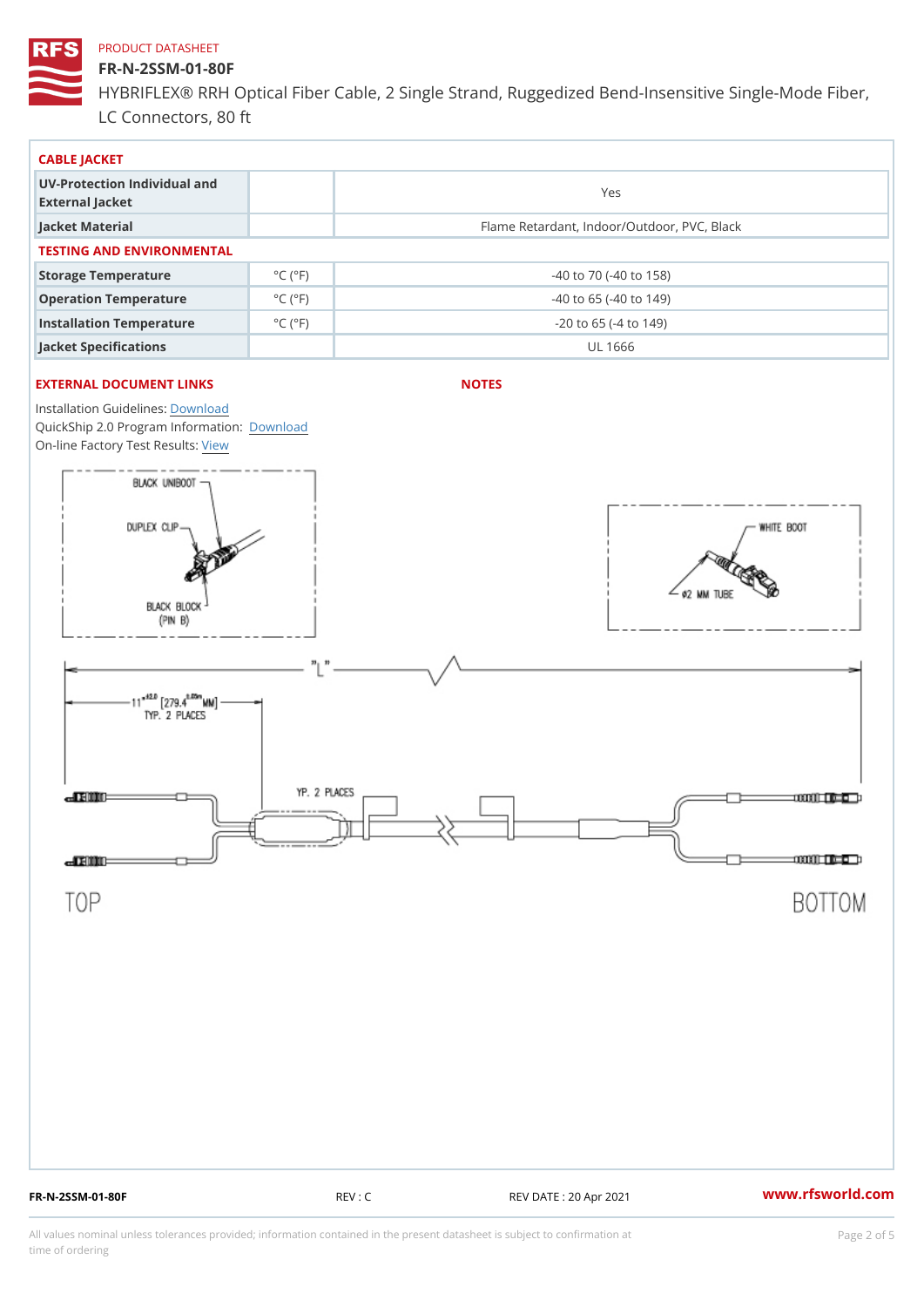### FR-N-2SSM-01-80F

HYBRIFLEX® RRH Optical Fiber Cable, 2 Single Strand, Ruggedized Be LC Connectors, 80 ft

|            |                             |            | ADDITIONAL ASSEMBLIES - 1 PAIR SM FIBERDDITIONAL ASSEMBLIES - 2 PAIR SM FIBER |  |
|------------|-----------------------------|------------|-------------------------------------------------------------------------------|--|
| Length, ft | Model Number                | Length, ft | Model Number                                                                  |  |
|            | $FR - N - 1$ S M - 01 - 6 F |            |                                                                               |  |

| 6   | $FR - N - 1$ $SM - 0$ 1 $-RF$ |
|-----|-------------------------------|
| 10  | FR-N-1SM-01-10F               |
| 15  | $FR - N - 1$ S M - 01 - 15 F  |
| 20  | FR-N-1SM-01-20F               |
| 30  | FR-N-1SM-01-30F               |
| 40  | FR-N-1SM-01-40F               |
| 50  | FR-N-1SM-01-50F               |
| 60  | $FR - N - 1$ S M - 01 - 60 F  |
| 79  | $FR - N - 1$ S M - 01 - 70 F  |
| 80  | FR-N-1SM-01-80F               |
| 90  | FR-N-1SM-01-90F               |
| 100 | $FR - N - 1$ S M - 01 - 100 F |

| Length, ft | Model Number                |
|------------|-----------------------------|
| 10         | $FR - N - 2 SM - 01 - 10 F$ |
| 20         | FR-N-2SM-01-20F             |
| 30         | FR-N-2SM-01-30F             |
| 40         | $FR - N - 2 SM - 01 - 40 F$ |
| 50         | $FR - N - 2 SM - 01 - 50 F$ |
| 60         | $FR - N - 2 SM - 01 - 60 F$ |
| 70         | FR-N-2SM-01-70F             |
| 80         | FR-N-2 SM-01-80F            |
| 90         | $FR - N - 2 SM - 01 - 90 F$ |
| 100        | FR-N-2SM-01-100F            |

FR-N-2SSM-01-80F REV : C REV DATE : 20 Apr 2021 [www.](https://www.rfsworld.com)rfsworld.com

All values nominal unless tolerances provided; information contained in the present datasheet is subject to Pcapgeling that i time of ordering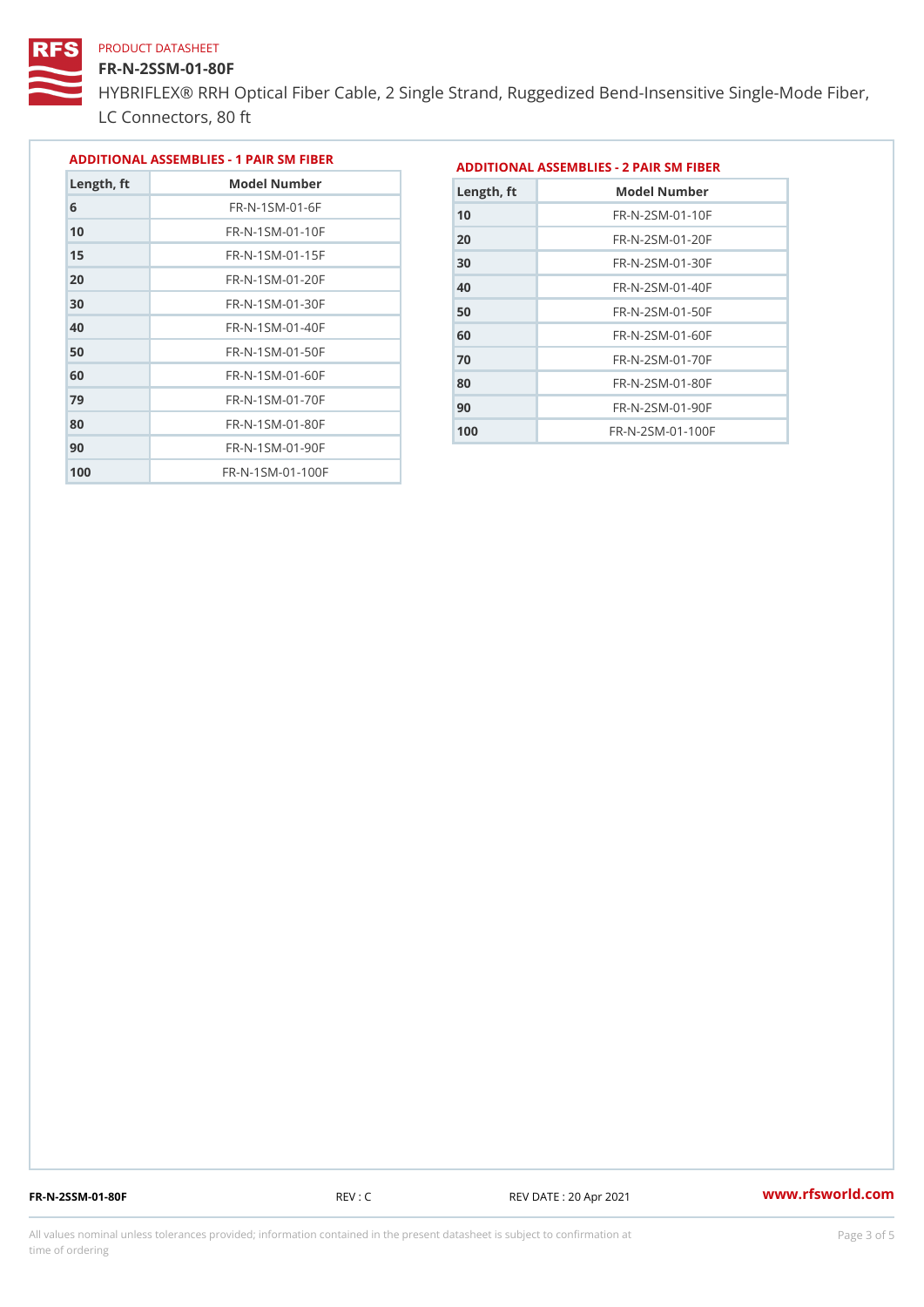# FR-N-2SSM-01-80F

HYBRIFLEX® RRH Optical Fiber Cable, 2 Single Strand, Ruggedized Be LC Connectors, 80 ft

ADDITIONAL ASSEMBLIES - 3 PAIR SM FIBERED DITIONAL ASSEMBLIES - 6 PAIR SM FIBER

| Length, ft     | Model Number                 |
|----------------|------------------------------|
| 3              | $FR - N - 3 S M - 01 - 3 F$  |
| $\overline{4}$ | $FR - N - 3 S M - 01 - 4 F$  |
| 6              | $FR - N - 3 S M - 01 - 6 F$  |
| 8              | FR-N-3SM-01-8F               |
| 10             | $FR - N - 3 S M - 01 - 10 F$ |
| 15             | $FR - N - 3 S M - 01 - 15 F$ |
| 20             | $FR - N - 3 S M - 01 - 20 F$ |
| 30             | $FR - N - 3 S M - 01 - 30 F$ |
| 50             | $FR - N - 3 S M - 01 - 50 F$ |

| Model Number<br>Length, ft   |
|------------------------------|
| $FR - N - 6 S M - 01 - 3 F$  |
| $FR - N - 6$ S M - 01 - 4 F  |
| $FR - N - 6 S M - 01 - 6 F$  |
| $FR - N - 6$ S M - 01 - 8 F  |
| $FR - N - 6$ S M - 01 - 10 F |
| $FR - N - 6$ S M - 01 - 15 F |
| $FR - N - 6 SM - 01 - 20 F$  |
| $FR - N - 6 S M - 01 - 30 F$ |
| $FR - N - 6 SM - 01 - 40 F$  |
|                              |

#### ADDITIONAL ASSEMBLIES - 12 PAIR SM FIBER

| Length, ft     | Model Number                 |
|----------------|------------------------------|
| 3              | $FR - N - 12SM - 01 - 3F$    |
| $\overline{4}$ | $FR - N - 12SM - 01 - 4F$    |
| 6              | $FR - N - 12$ S M - 01 - 6 F |
| 8              | $FR - N - 12$ S M - 01 - 8 F |
| 10             | FR-N-12SM-01-10F             |
| 15             | FR-N-12SM-01-15F             |
| 20             | FR-N-12SM-01-20F             |
| 30             | FR-N-12SM-01-30F             |

#### ADDITIONAL ASSEMBLIES - 1 STRAND SM FABSDRTIONAL ASSEMBLIES - 2 STRAND SM FIBER

| Length, ft | Model Number                    |
|------------|---------------------------------|
| 10         | $FR - N - 1$ S S M - 01 - 10 F  |
| 20         | $FR - N - 1$ S S M - 01 - 20 F  |
| 30         | FR-N-1SSM-01-30F                |
| 40         | FR-N-1SSM-01-40F                |
| 50         | FR-N-1SSM-01-50F                |
| 60         | FR-N-1SSM-01-60F                |
| 70         | FR-N-1SSM-01-70F                |
| 80         | FR-N-1SSM-01-80F                |
| 90         | FR-N-1SSM-01-90F                |
| 100        | $FR - N - 1$ S S M - 01 - 100 F |

| Length, ft | Model Number                   |
|------------|--------------------------------|
| 10         | $FR - N - 2 S S M - 01 - 10 F$ |
| 20         | FR-N-2SSM-01-20F               |
| 30         | FR-N-2SSM-01-30F               |
| 40         | $FR - N - 2 S S M - 01 - 40 F$ |
| 50         | $FR - N - 2 S S M - 01 - 50 F$ |
| 60         | FR-N-2SSM-01-60F               |
| 70         | FR-N-2SSM-01-70F               |
| 80         | $FR - N - 2 S S M - 01 - 80 F$ |
| 90         | $FR - N - 2 S S M - 01 - 90 F$ |
| 100        | FR-N-2SSM-01-100F              |

FR-N-2SSM-01-80F REV : C REV DATE : 20 Apr 2021 [www.](https://www.rfsworld.com)rfsworld.com

All values nominal unless tolerances provided; information contained in the present datasheet is subject to Pcapgnéig4m ssti time of ordering